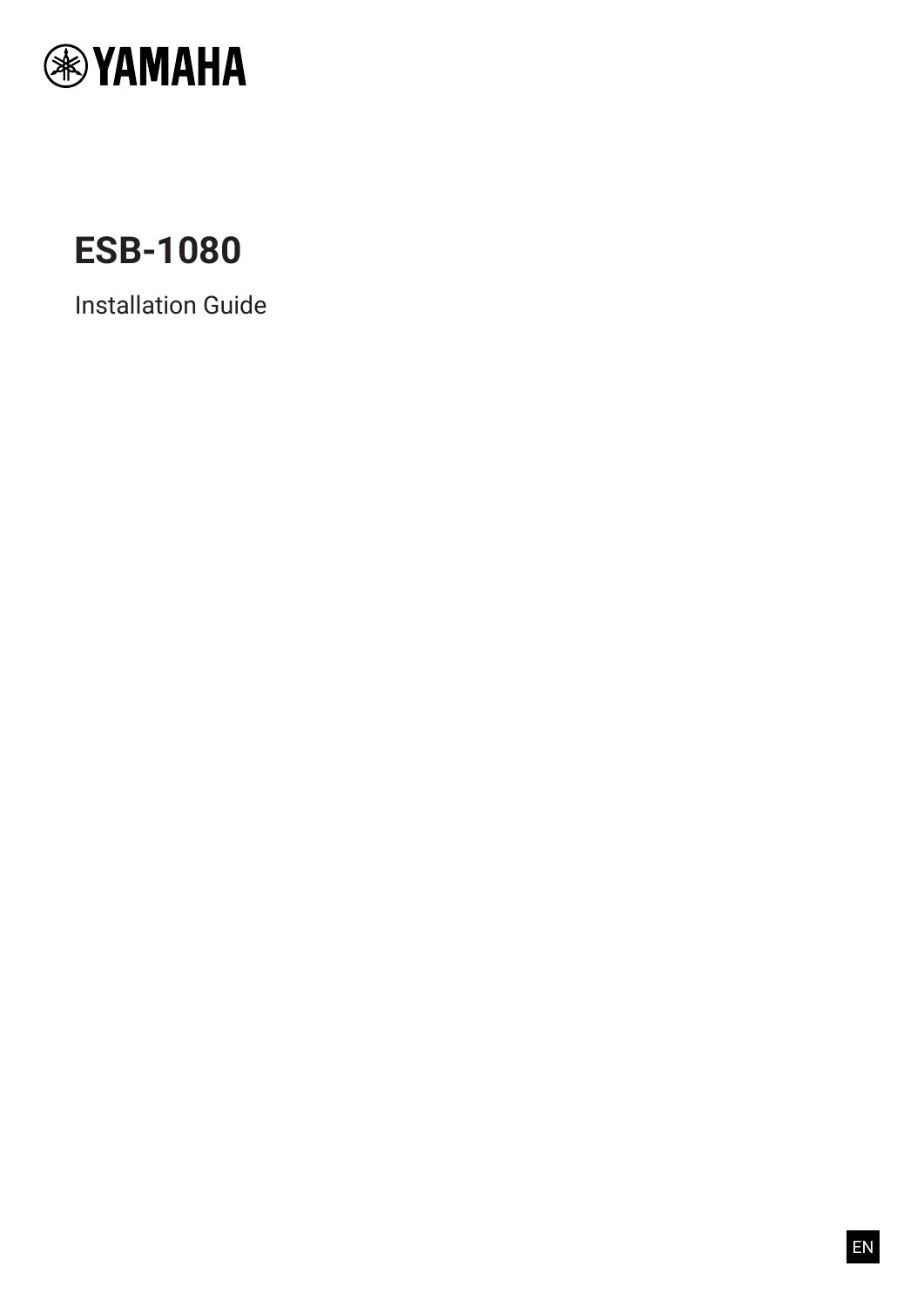# **Table of Contents**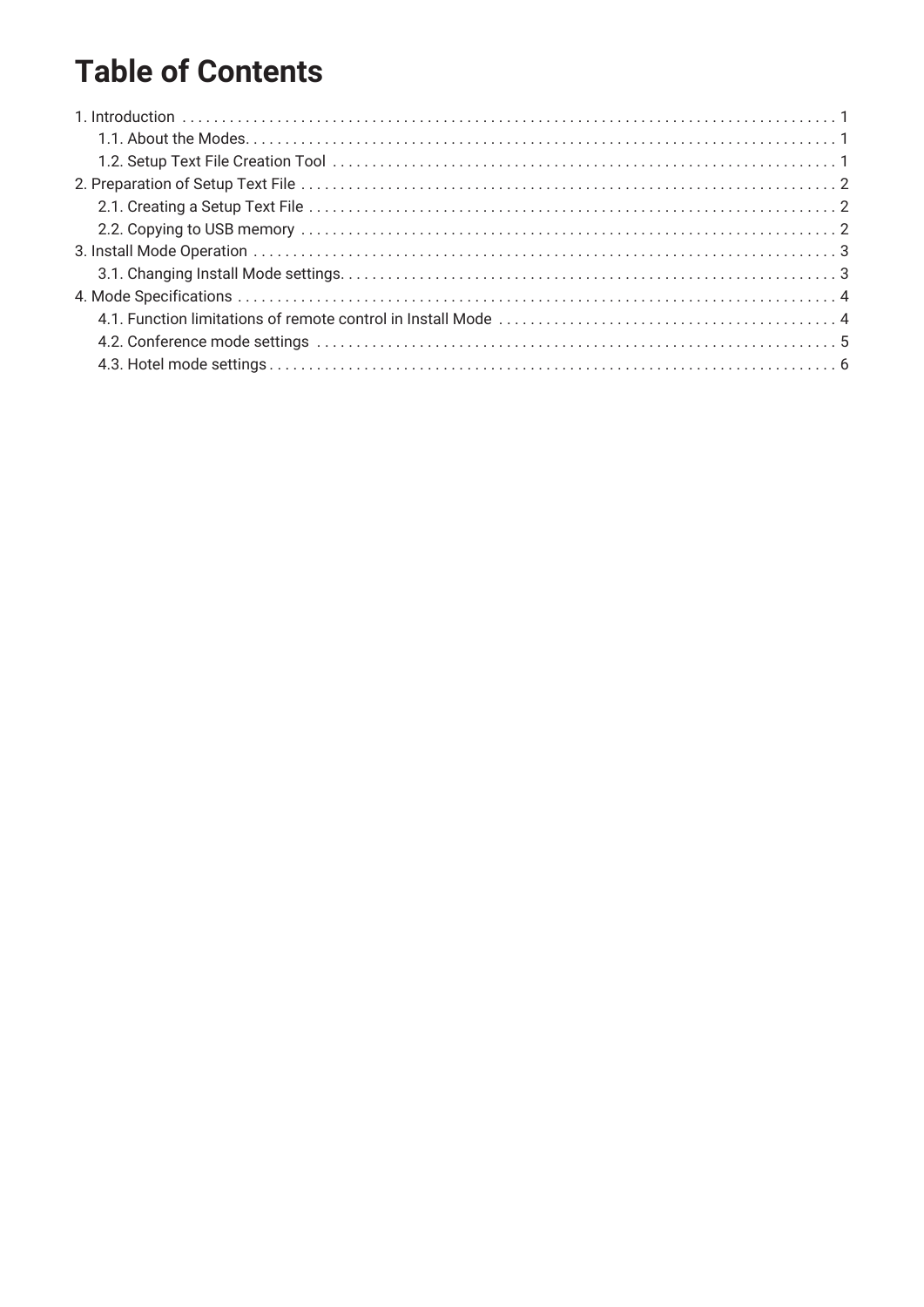# <span id="page-2-0"></span>**1. Introduction**

## <span id="page-2-1"></span>**1.1. About the Modes**

The ESB-1080 unit has different functions depending on the intended use.

It features two Install Modes: Conference Mode or Hotel Mode, and is started in Conference Mode by default. Refer to this Installation Guide for instructions on the various settings of Conference Mode, as well as changing to Hotel Mode.

#### **1.1.1. Conference Mode**

Conference Mode is optimized for installation in business conferences or meeting spaces. It is used for sound amplification within teleconferencing or video presentations. Sound processing is optimized for teleconference software applications.

### **1.1.2. Hotel Mode**

Hotel Mode is optimized for installation in guest rooms at hotels. Other example uses would be within public lobbies or waiting areas. Sound processing is optimized for listening to TV and movies.

# <span id="page-2-2"></span>**1.2. Setup Text File Creation Tool**

The Setup Text File for switching Install Modes and changing settings can be outputted from Setup Text File

Creation Tool (ESB\_ConferenceHotelMode\_Setup.xlsm).

Loading the Setup Text File to this unit allows each Install mode's functions to be customized. Unzip the downloaded file and use the dedicated tool (ESB\_ConferenceHotelMode\_Setup.xlsm), included with this Installation Guide in the same folder.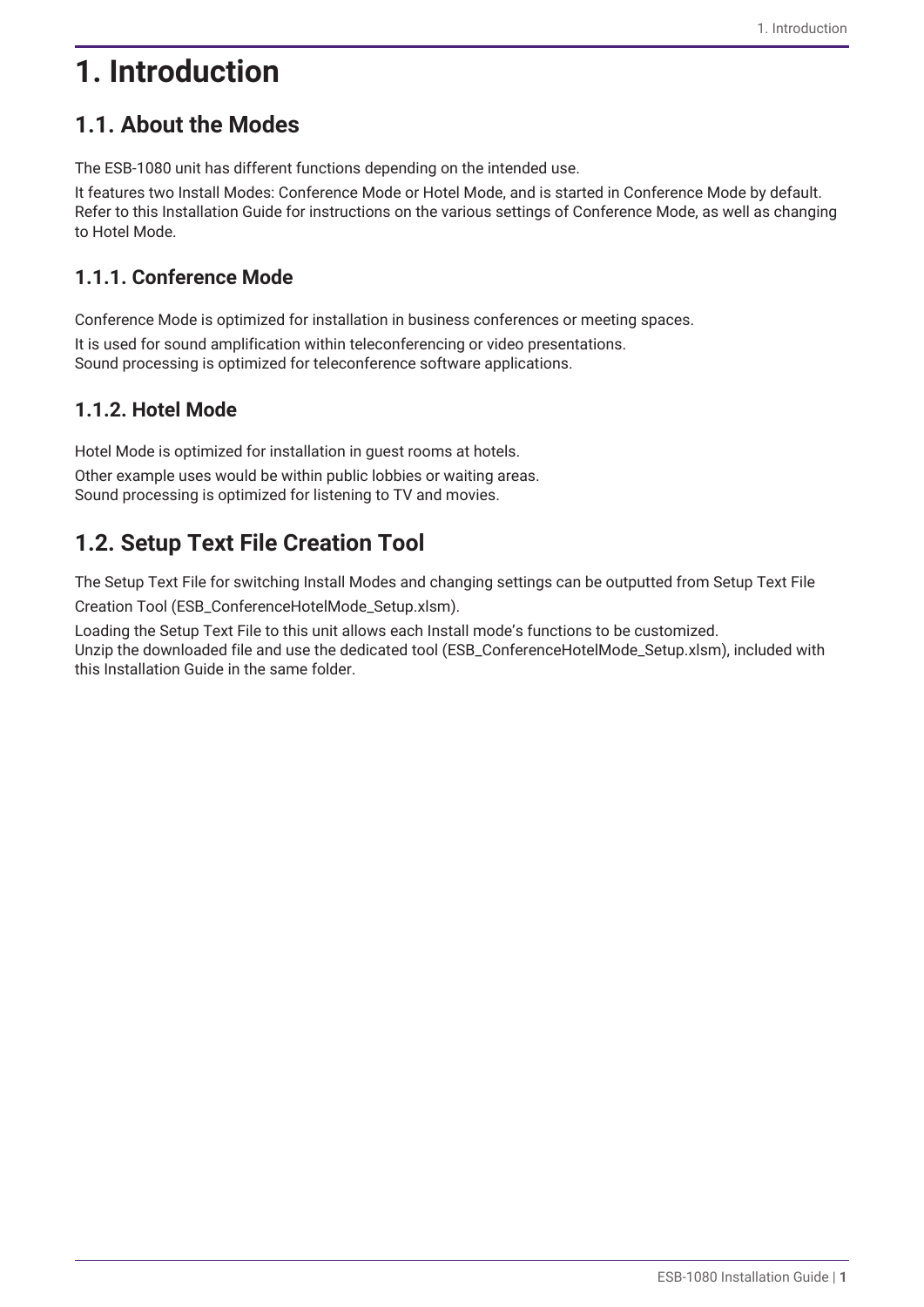# <span id="page-3-0"></span>**2. Preparation of Setup Text File**

# <span id="page-3-1"></span>**2.1. Creating a Setup Text File**

To make the desired settings, use the dedicated tool (ESB\_ConferenceHotelMode\_Setup.xlsm) to create a Setup Text File.

Microsoft Office Excel ® (2007 or later) is required to use this tool.

|                     | д                                                                                              | E                                                                                                                                                              | C.                                                                    | n                                  | F                        | F                             | G                                                                                                    |
|---------------------|------------------------------------------------------------------------------------------------|----------------------------------------------------------------------------------------------------------------------------------------------------------------|-----------------------------------------------------------------------|------------------------------------|--------------------------|-------------------------------|------------------------------------------------------------------------------------------------------|
|                     |                                                                                                | Conference Mode / Hotel Mode setup file for ESB-1080                                                                                                           | rev <sub>0.9</sub>                                                    |                                    |                          |                               |                                                                                                      |
|                     | 2 Note: Select or change values only in the cells colored with                                 |                                                                                                                                                                |                                                                       |                                    |                          |                               |                                                                                                      |
| 3<br>$\overline{4}$ | Model<br><b>ESB-1080</b>                                                                       | <b>Description</b>                                                                                                                                             | Range                                                                 | Value                              | Command                  | <b>Parameter</b>              | <b>Notes</b>                                                                                         |
| 5.                  | Mode Setting                                                                                   | Choose Conference Mode or Hotel Mode                                                                                                                           | [Select from the list]                                                | <b>Conference Mode</b>             | <b>VINFERENCE</b>        | $\mathbf{1}$                  |                                                                                                      |
| 7                   | Turn on Volume                                                                                 | Setup a volume level when the unit turns on                                                                                                                    | $0 - 50$<br>"0" = function disabled                                   | 20                                 | <b>TONVOLUME</b>         | 20                            | When "O", this function is disabled.<br>Change the value in D7 cell                                  |
| 9                   | <b>MAX Volume</b>                                                                              | Setup the max volume. If this level needs to<br>be set at least equal to Turn on Volume or<br>higher                                                           | $1 - 50$                                                              | 40                                 | <b>MAXVOLUME</b>         | 40                            | Change the value in D9 cell                                                                          |
| 11                  | <b>Key Pattern</b>                                                                             | 1: All key disable<br>2: Vol+/- and Mute keys are enable                                                                                                       | [Select from the list]                                                | 1. All disable                     | <b>KEY</b>               | $\mathbf{1}$                  |                                                                                                      |
| 13                  | Surround Mode                                                                                  | Enabling/disabling Surround Mode function [Select from the list]                                                                                               |                                                                       | <b>DISABLE</b>                     | <b>SRMODE</b>            | <b>DISABLE</b>                |                                                                                                      |
|                     | 17 Bluetooth Function                                                                          | Enabling/disabling Bluetooth function                                                                                                                          | [Select from the list]                                                | <b>ENABLE</b>                      | <b>BLUETOOTH</b>         | <b>ENABLE</b>                 |                                                                                                      |
| 19                  | <b>Bluetooth Name</b>                                                                          | Rename the Bluetooth Name as needed. If<br>there's no texts specified here, the default<br>name is assigned                                                    | Less than 13 characters wit<br>ASCII codes (1-byte<br>character sets) | <b>Room Number</b>                 | <b>BTNAME</b>            | <b>Room Number</b>            | This setup is invalid when Bluetooth<br>Function is disabled. Change D19 cell<br>to modify the name. |
|                     | 21 Auto Power Standby                                                                          | Enabling/disabling Auto Standby function                                                                                                                       | [Select from the list]                                                | <b>AutoStandby DISABLE</b>         | <b>AUTOPOWER</b>         | <b>DISABLE</b>                |                                                                                                      |
| 23                  | Power Status Back Up                                                                           | Enabling/disabling to memory the power<br>on/off status right before AC power is<br>unplugged and to get it back to the last<br>status again when plugged back | [Select from the list]                                                | <b>Power Status Backup DISABLE</b> | <b>POWERBU</b>           | <b>DISABLE</b>                |                                                                                                      |
| 25                  | Turn on Input                                                                                  | Setup a default input when turned on                                                                                                                           | [Select from the list]                                                | <b>HDMI</b>                        | <b>TONINPUT</b>          | <b>HDMI</b>                   |                                                                                                      |
| 26                  |                                                                                                |                                                                                                                                                                |                                                                       |                                    |                          |                               |                                                                                                      |
| 27                  |                                                                                                |                                                                                                                                                                |                                                                       |                                    |                          |                               |                                                                                                      |
| 28                  | Setup file contents --- texts below here to be output to a text file. Do not modify this cell. |                                                                                                                                                                |                                                                       |                                    |                          |                               |                                                                                                      |
| 29                  |                                                                                                | //ESB-1080 Conference Mode Setup File (rev 0.9)                                                                                                                |                                                                       |                                    |                          | Output file name: ROOM000.TXT |                                                                                                      |
| 30<br>31            |                                                                                                | <b>CONFERENCE 1</b>                                                                                                                                            |                                                                       |                                    |                          |                               |                                                                                                      |
| 32<br>33            |                                                                                                | <b>TONVOLUME 20</b>                                                                                                                                            |                                                                       |                                    | Create a Setup Text File |                               |                                                                                                      |
| 34                  | <b>ESB-1080</b><br>$^{(+)}$<br>4                                                               |                                                                                                                                                                |                                                                       |                                    |                          |                               |                                                                                                      |

Enter the desired settings in the cells in the red frame and click the "Create a Setup Text File" button.

A Setup Text File is created in the same layer folder as this tool.

The file name can be changed simply by changing the 3-digit number part as desired (e.g., ROOM000.TXT, ROOM001.TXT, ROOM999.TXT).

### <span id="page-3-2"></span>**2.2. Copying to USB memory**

Copy only one file to the first layer of USB memory for the created Setup Text File. Do not copy the created Setup Text File in a folder, or put multiple Setup Text Files in the same USB memory.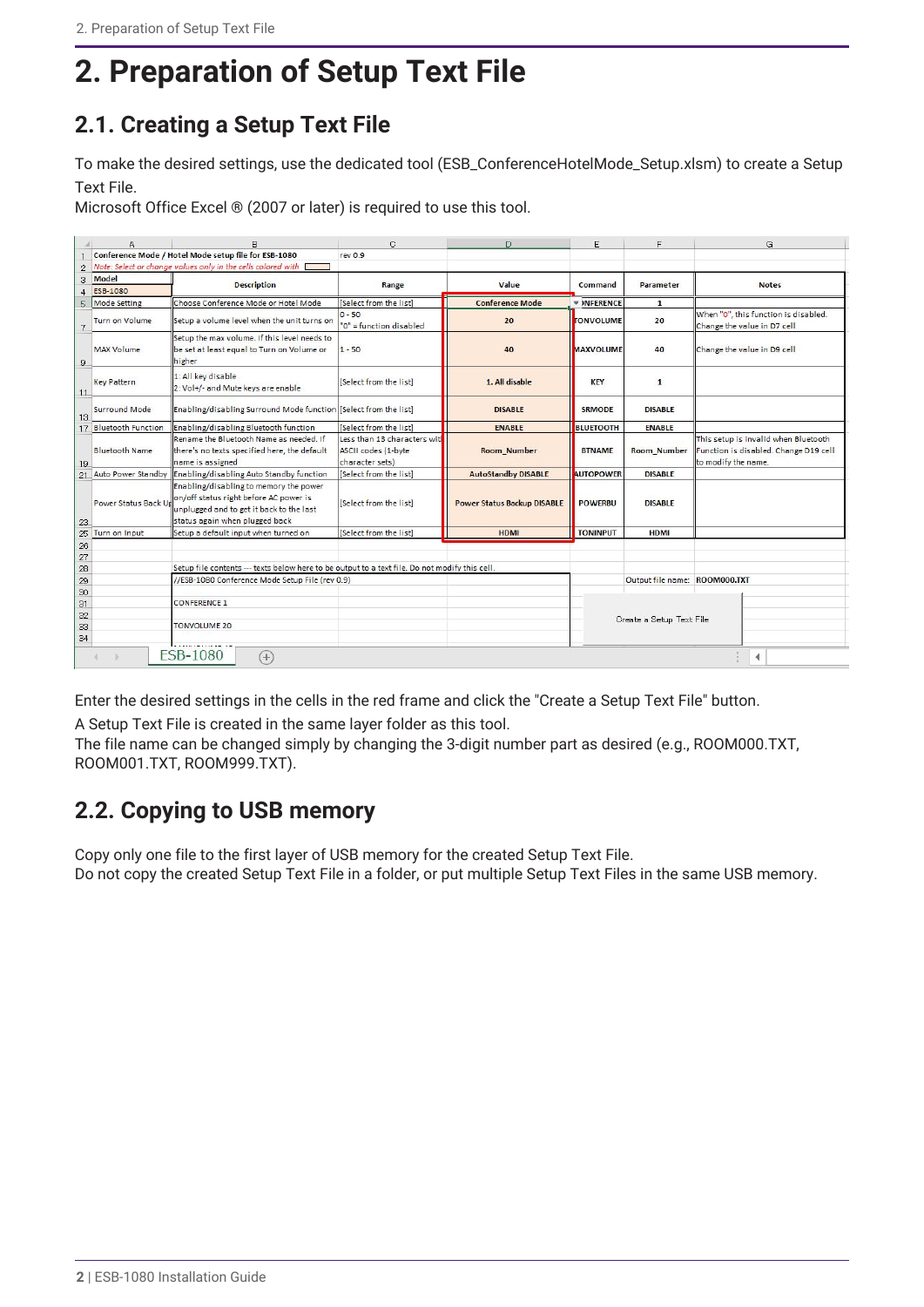# <span id="page-4-0"></span>**3. Install Mode Operation**

## <span id="page-4-1"></span>**3.1. Changing Install Mode settings**

In order to reflect the settings in the unit, it is necessary to re-enter the Install Mode with a USB memory device containing the Setup Text File connected to the [UPDATE ONLY] jack of the unit, after releasing the Install Mode. If you have already released Install Mode, go to step 2.

- 1. Cancel the Install Mode using the remote control.
	- a. Set the unit to standby mode. Make sure that the main unit LED is not lit.
	- b. Press the remote control's [DIMMER] button, VOLUME [-] button, VOLUME [-] button and [Mute] button in that order within three seconds.

Make sure that the main unit indicators light as follows.



- 2. Connect the USB memory containing the Setup Text File to the [UPDATE ONLY] jack of the unit.
- 3. Enable the Install Mode by using the remote control.
	- a. Make sure that the unit is in standby status.
	- b. Press the [BASS EXTENSION] button, VOLUME [+] button, VOLUME [+] button and [Mute] button on the remote control in this order within three seconds. Make sure that the indicator lights as shown below and the power to the unit is turned on.



- c. Check that the settings are properly reflected.
- d. Remove the USB memory device from the [UPDATE ONLY] jack of the unit.

Keep in mind that the Install Mode status is maintained until Install Mode is canceled. Install Mode is maintained even if the electrical outlet is connected or disconnected.



#### **About canceled status of Install Mode**

When remote conferencing is not used or the restriction for user operations is not necessary, the unit can be used even when Install Mode is released (e.g., as a sound bar in a surround system). However, optimization of sound processing and functions such as panel lock do not work.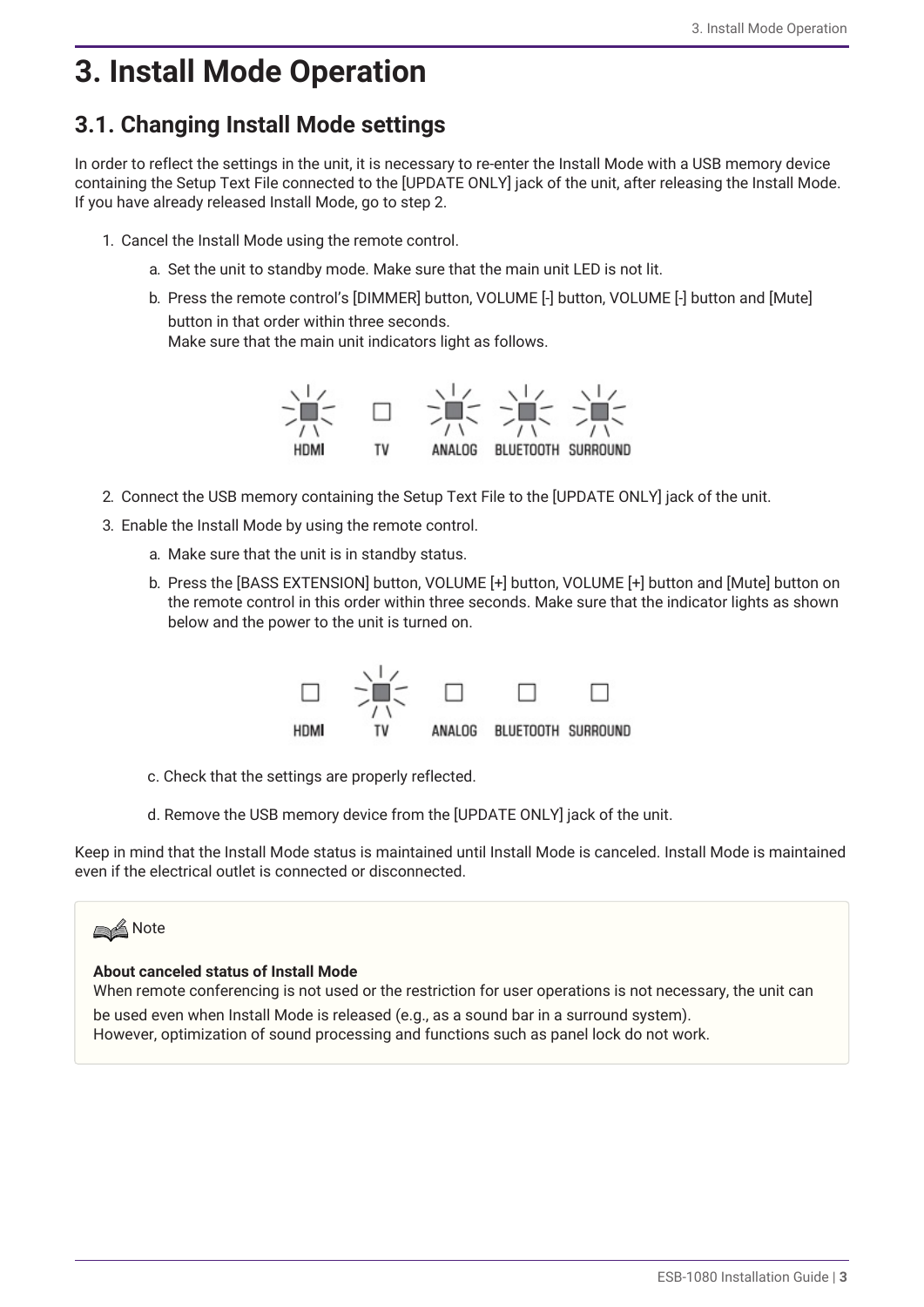# <span id="page-5-0"></span>**4. Mode Specifications**

## <span id="page-5-1"></span>**4.1. Function limitations of remote control in Install Mode**

When using the ESB-1080 unit in Conference mode or Hotel mode, some remote control functions are disabled. The table below shows the enabled and disabled functions within these modes:



| <b>Button</b>            |                  | <b>Conference Mode</b> | <b>Hotel Mode</b> |
|--------------------------|------------------|------------------------|-------------------|
| Power                    |                  | <b>ENABLED</b>         | <b>ENABLED</b>    |
| Input                    | <b>HDMI</b>      | <b>ENABLED</b>         | <b>ENABLED</b>    |
|                          | <b>TV</b>        | <b>DISABLED</b>        | <b>ENABLED</b>    |
|                          | ANALOG           | <b>ENABLED</b>         | <b>ENABLED</b>    |
|                          | <b>BLUETOOTH</b> | ENABLED/DISABLED       | ENABLED/DISABLED  |
| <b>SURROUND</b>          |                  | ENABLED/DISABLED       | <b>ENABLED</b>    |
| <b>3D SURROUND</b>       |                  | ENABLED/DISABLED       | <b>ENABLED</b>    |
| <b>INFO</b>              |                  | <b>DISABLED</b>        | <b>DISABLED</b>   |
| <b>BLUETOOTH STANDBY</b> |                  | <b>ENABLED</b>         | <b>ENABLED</b>    |
| SUBWOOFER (+/-)          |                  | <b>DISABLED</b>        | <b>ENABLED</b>    |
| <b>MUTE</b>              |                  | <b>ENABLED</b>         | <b>ENABLED</b>    |
| <b>STEREO</b>            |                  | <b>ENABLED</b>         | <b>ENABLED</b>    |
| <b>CREAR VOICE</b>       |                  | <b>DISABLED</b>        | <b>ENABLED</b>    |
| <b>DIMMER</b>            |                  | <b>ENABLED</b>         | <b>ENABLED</b>    |
| <b>BASS EXTENSION</b>    |                  | <b>DISABLED</b>        | <b>ENABLED</b>    |
| VOLUME (+/-)             |                  | <b>ENABLED</b>         | <b>ENABLED</b>    |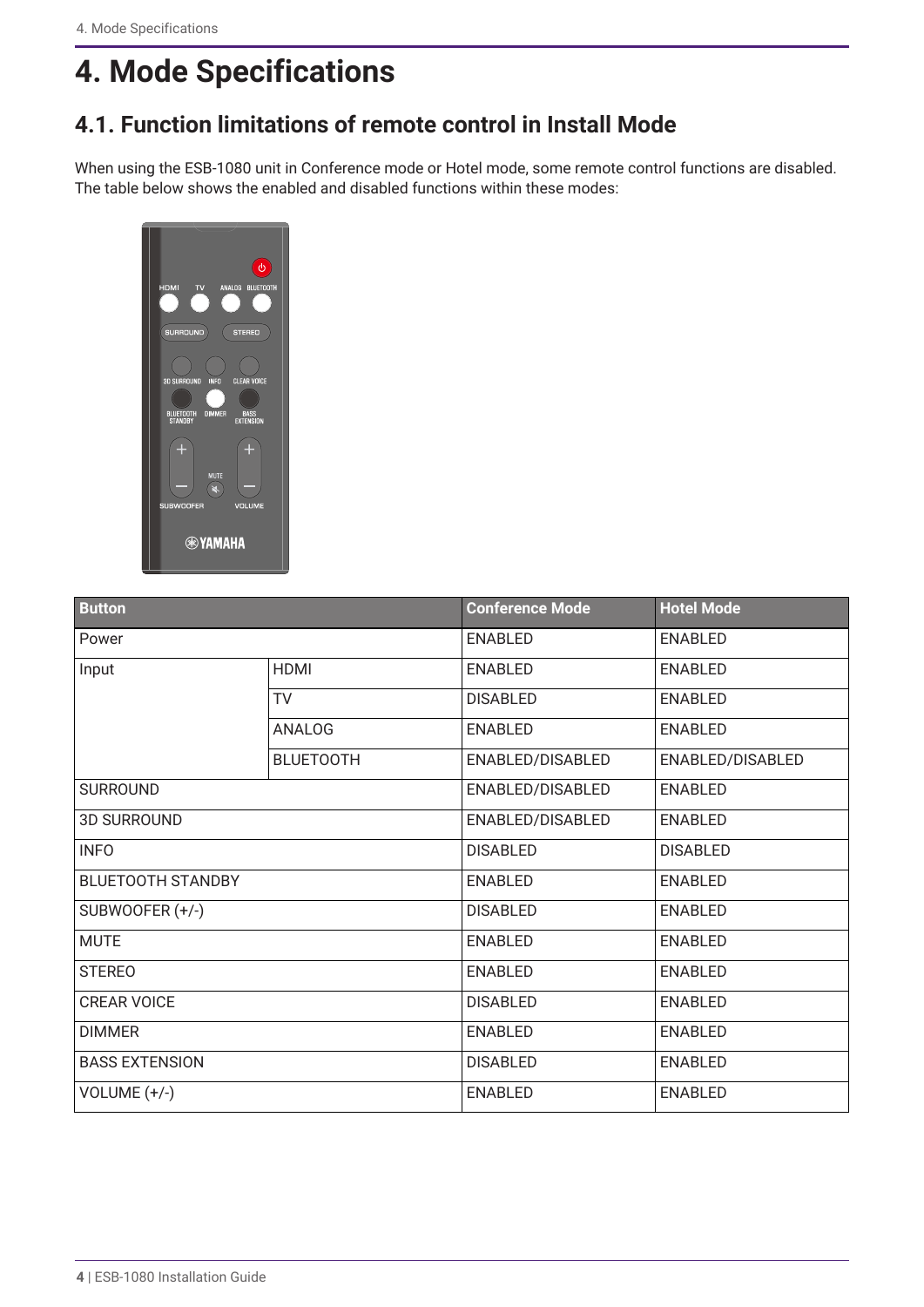### **Note**

- The ENABLED/DISABLED setting of the BLUETOOTH button conforms to the setting of Bluetooth Function.
- The ENABLED/DISABLED settings of the SURROUND and 3D SURROUND buttons conform to the setting of Surround Mode.

### <span id="page-6-0"></span>**4.2. Conference mode settings**

You can change any of the Conference mode settings (below) within the Setup Text File.

| <b>Setting items</b>      | <b>Description</b>                                                                                                                                             | <b>Default setting</b> |
|---------------------------|----------------------------------------------------------------------------------------------------------------------------------------------------------------|------------------------|
| Turn on Volume            | Sets the power-on volume in the range of 0 to 50.                                                                                                              | 20                     |
| Max Volume                | Sets the maximum volume in the range of 1 to 50.                                                                                                               | 40                     |
| <b>Key Pattern</b>        | Sets the front panel key lock.<br>The following two types of key patterns can be<br>selected.<br>1. Lock all keys.<br>2. Enable for Volume +/-, Mute key only. |                        |
| <b>Surround Mode</b>      | Enables/disables the surround function.                                                                                                                        | <b>Disable</b>         |
| <b>Bluetooth Function</b> | Enables/disables the Bluetooth function.                                                                                                                       | Enable                 |
| <b>Bluetooth Name</b>     | Rename the Bluetooth name.                                                                                                                                     | ESB-1080               |
| <b>Auto Power Standby</b> | Enables/disables the Auto Power Standby function.                                                                                                              | <b>Disable</b>         |
| Power Status Back Up      | Enables/disables the function for maintaining the<br>power status when the AC cable is disconnected and<br>reconnected.                                        | <b>Disable</b>         |
| Turn on Input             | Sets the power-on input. The input can be selected<br>from HDMI, ANALOG, and BLUETOOTH.                                                                        | <b>HDMI</b>            |

### **Note**

- When the Turn on Volume is set to 0, the volume before power off is maintained.
- In Conference mode, we recommend that you disable the surround function (default setting) to maintain the clarity of the conference audio.
- Set the Bluetooth Name using ASCII code (letters, numbers, symbols) within 13 characters.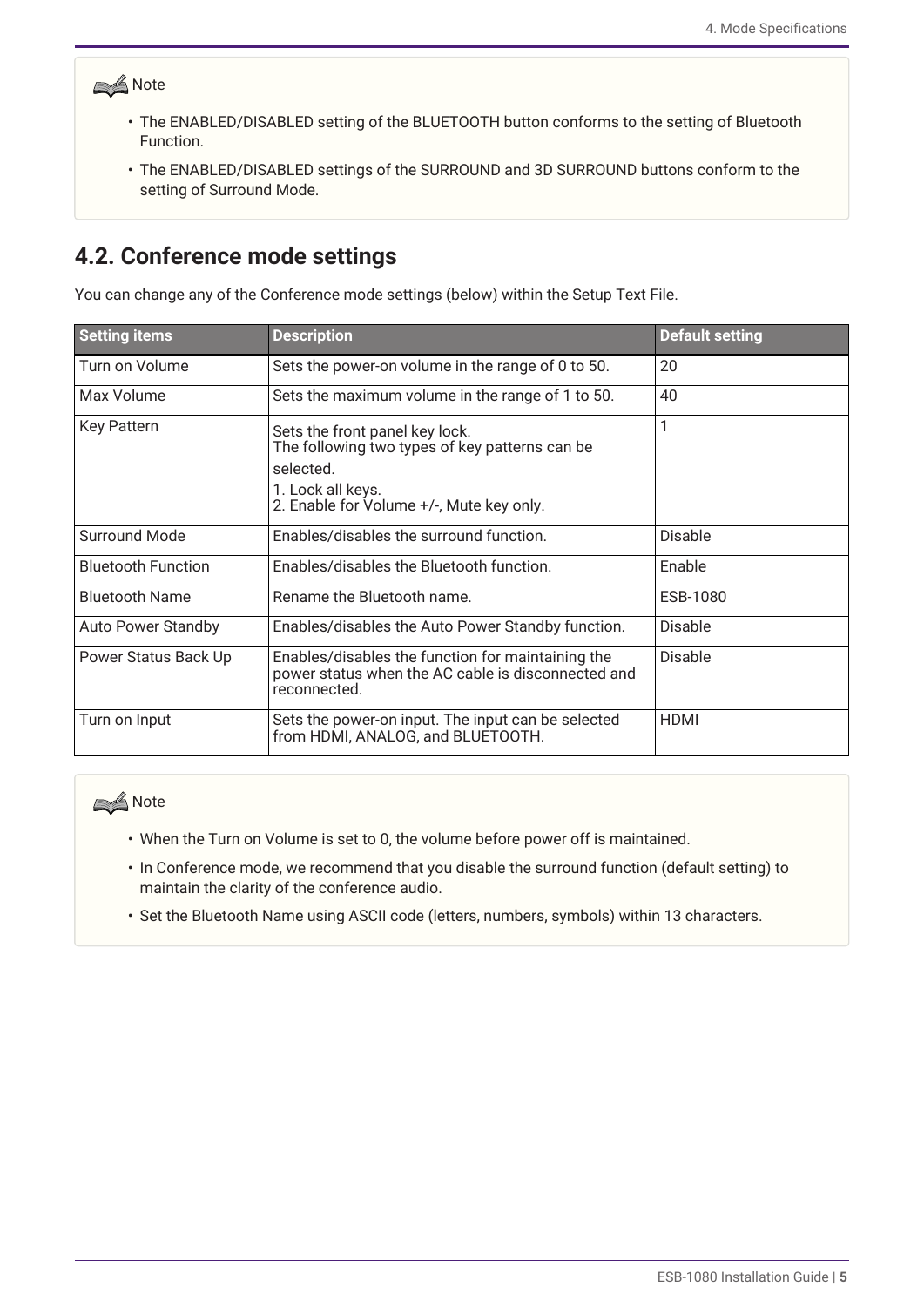# <span id="page-7-0"></span>**4.3. Hotel mode settings**

| <b>Setting items</b>      | <b>Description</b>                                                                                                                              | <b>Default setting</b> |
|---------------------------|-------------------------------------------------------------------------------------------------------------------------------------------------|------------------------|
| Turn on Volume            | Sets the power-on Volume in the range of 0 to 50.                                                                                               | 20                     |
| Max Volume                | Sets the maximum Volume in the range of 1 to 50.                                                                                                | 50                     |
| <b>Key Pattern</b>        | Sets the front panel key lock.<br>The following two types of key patterns can be<br>selected.<br>1. Enable for Volume +/-.<br>2. Lock all keys. |                        |
| <b>Bluetooth Function</b> | Enables/disables the Bluetooth function.                                                                                                        | Enable                 |
| <b>Bluetooth Name</b>     | Rename the Bluetooth name.                                                                                                                      | ESB-1080               |
| <b>Auto Power Standby</b> | Enables/disables the Auto Power Standby function.                                                                                               | Disable                |
| Power Status Back Up      | Enables/disables the function for maintaining the<br>power status when the AC cable is disconnected and<br>reconnected.                         | Disable                |
| Turn on Input             | Sets the power-on input. The input can be selected<br>from HDMI, TV, ANALOG, BLUETOOTH.                                                         | <b>HDMI</b>            |

You can change any of the Hotel mode settings (below) within the Setup Text File.

### **Note**

- When Turn on Volume is set to 0, the volume before power off is maintained.
- Set the Bluetooth Name using ASCII code (letters, numbers, symbols) within 13 characters.